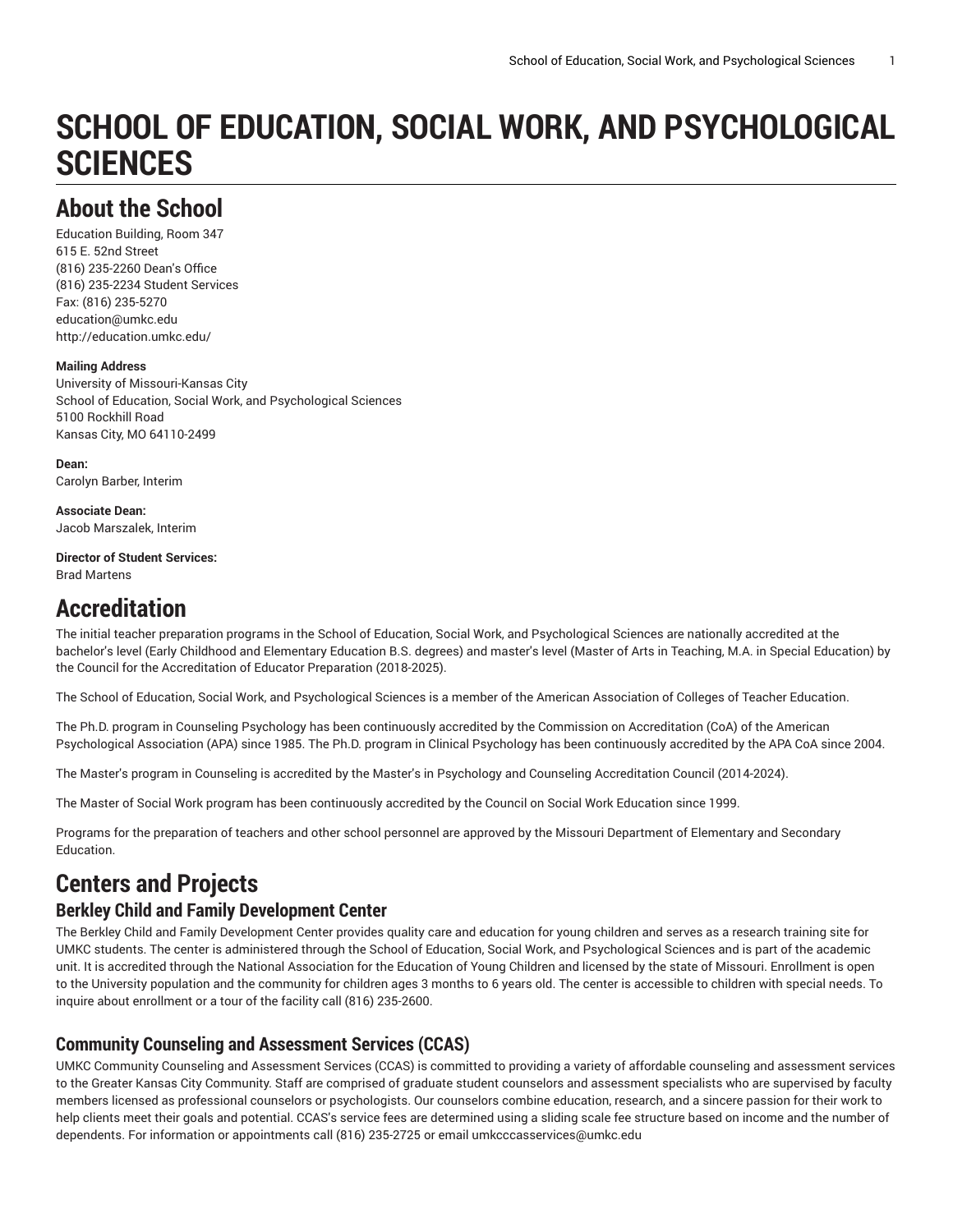### **Kansas City Regional Professional Development Center (KCRPDC)**

The Kansas City Regional Professional Development Center (KCPDC) is one of nine regional professional development centers in Missouri, partially funded by the Department of Elementary and Secondary Education and serving schools, districts and educators in the Kansas City region. The mission of the KCPDC is to build the capacity of educators to maximize student performance through high quality professional development. Programs sponsored by the KCRPDC include, but are not limited to:

- **Migrant Education and English Language Learning (MELL).** The Missouri Migrant Education and English Language Learning program (MELL) is designed to use existing resources to better serve all English Language Learning (ELL) and migrant students in the state of Missouri. The MELL program works to prevent duplicate services and allows most funds to swiftly reach any and all Missouri school districts with children of need.
- **Missouri School-Wide Positive Behavior Support.** Missouri School-wide Positive Behavior Support is a partnership among the Missouri Department of Elementary and Secondary Education (DESE), The University of Missouri-Columbia (MU) Center for School-wide Positive Behavior Support and the Office of Special Education Programs (OSEP) Center on Positive Behavioral Interventions and Supports, University of Oregon and Connecticut. The program facilitates teachers and administrators in implementing a behavior culture and climate to increase learning.
- **Special Education Consultants.** The KCRPDC provides technical assistance and instructional support to special education teachers and administrators. Services include supporting effective practices, compliance, post-secondary transition planning, and MAP-A.
- **Professional Learning Communities.** The Missouri Professional Learning Communities Project (PLC) evolved from the Missouri Accelerated Schools Project which had served as a school reform initiative for many years. PLC consultants work with building leadership teams during a multi-year process to implement school-wide reform.
- **Curriculum, Instructional and Assessment Support.** Consultants at the KCPDC are available to assist teachers and administrators in reviewing, designing and implementing effective curriculum, instructional strategies and assessments.

#### **Urban Education Research Center**

The Urban Education Research Center (UERC) is the research arm of the University of Missouri-Kansas City School of Education, Social Work, and Psychological Sciences. Its mission is to create reliable, usable knowledge about education in urban areas with the goal of promoting excellent schooling and improving the lives, opportunities, and communities of urban residents in the Greater Kansas City community and the nation. The center accomplishes this mission through collaborative, data rich approaches including technical assistance and consultation, and rigorous research using a range of methodological tools. The UERC works collaboratively within the School of Education, Social Work and Psychological Sciences across the university, and in conjunction with local partners and communities. Collaborators and partners include education leaders, educators, researchers, community leaders, advocacy groups, and service organizations throughout the Kansas City metropolitan area.

### **Institute for Urban Education (IUE)**

The Institute for Urban Education (IUE) Scholarship is an undergraduate scholarship program in the School of Education, Social Work, and Psychological Sciences for students who are interested in teaching elementary or middle school education with a focus in the teaching of mathematics, social science, science, and literacy. The scholarship is specifically targeted at students who have a strong interest in becoming teachers in urban schools.

Students receiving IUE scholarships make a commitment to teach in an urban district following graduation in exchange for financial support. Questions regarding the IUE's programs and offerings should be directed to Student Services at (816) 235-**2234** .

### **Title II Notice**

Title II of the Higher Education Act requires that every institution of higher education provide public information regarding the pass rate of the institution's graduates on the teacher certification or licensure assessment of the state in which the institution is located. Additionally, Title II requires that a comparison of each program's pass rate be made with the average pass rate in the state. Annual reporting on educator preparation program licensure assessments and other measures can be found at <https://education.umkc.edu/about/leadership/annual-reporting-measures/>

# **School of Education, Social Work, and Psychological Sciences Scholarship Information**

Three types of scholarships are available to students: Automatic (considered when applying to UMKC); Additional scholarships to apply for through the UMKC Financial Aid and Scholarships Office, and School of Education, Social Work, and Psychological Sciences scholarships. The scholarships are available to undergraduate and graduate students in our programs.

### **Applicants**

- Must be admitted to the School of Education, Social Work, and Psychological Sciences
- Submit application by the official date will be posted on the School website, typically February or March
- Must complete a new application each year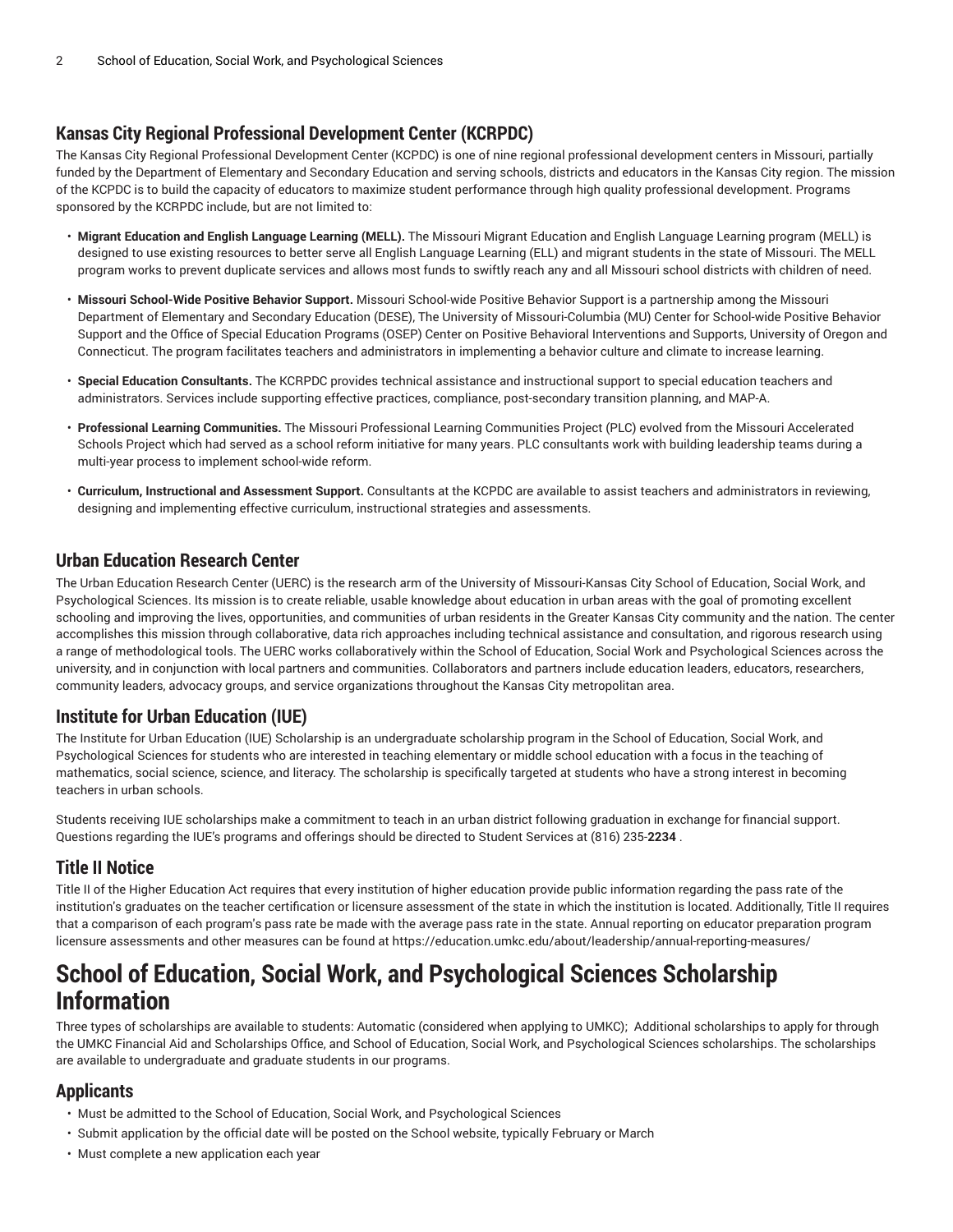- Previous recipients may reapply
- Number and dollar amount of awards vary from year to year
- Awards are not automatically renewable
- Undergraduate students must be enrolled in at least 12 credit hours each semester during the new academic year to receive a scholarship
- Graduate students must be enrolled in at least 6 credit hours each semester during the new academic year to receive a scholarship

#### **Procedures**

The procedure for applying for a scholarship will be found on the School of Education, Social Work, and Psychological Sciences website.

#### **Selection Process/Timeline**

Note that due dates are subject to change; check the School of Education, Social Work, and Psychological Sciences website for exact dates in a given cycle

- December: Scholarship application opens
- February or March: Applications are due and committee begins review
- April: All applicants are notified if selected
- Fall: All scholarship recipients will be honored at the unit's scholarship event

For more information about Scholarships go to <http://education.umkc.edu/students/scholarships-and-financial-aid/>

# **Special Services**

#### **Public School Placements**

The School of Education, Social Work, and Psychological Sciences assists in making placements to enable teachers and other school personnel to complete their various practicum experiences. All field placements require students to have a current background clearance check.

#### **Career Services at UMKC**

The Career Services Office offers a variety of career and job-related services to students and alumni. Through Career Services, students can receive resume, interview and job search assistance. Teacher Education and School Counseling students in their last year of coursework can interview with representatives of area school districts through a Career Day sponsored by Career Services.

Students or graduates seeking a teaching or administrative position are urged to register and keep their records current in the Career Services Office, Atterbury Student Success Center, 5000 Holmes (2nd Floor), phone (816) 235-**1636** or check their Web site: [http://www.career.umkc.edu/.](http://www.career.umkc.edu/)

#### **Education Lab**

Computer labs are located in the School of Education, Social Work, and Psychological Sciences Learning Commons in room 129 in the Education Building. Lab resources include Windows Pro workstations, printers and scanners. For more information including hours of availability, contact Student Services, room 129 Education, phone (816) 235-**2716**, email [umkceducation@umkc.edu.](mailto: umkceducation@umkc.edu)

# **Student Organizations**

The School of Education, Social Work, and Psychological Sciences **Student Government** strives to expand the students' academic concerns and abilities, promote students' involvement in the School and the University, act on all matters concerning students' welfare, aid faculty and students in cooperative work and promote a professional attitude and feeling of responsibility. Community service is also a regular part of the activity of its activity. The organization meets on a regular basis and welcomes all students' attendance and participation.

### **Faculty**

**Carolyn Barber**2,3; interim dean, school of education, social work, and psychological sciences; Ewing Marion Kauffman Endowed Chair, and professor of educational psychology; B.A. (Johns Hopkins University); M.A., Ph.D. (University of Maryland-College Park).

**Rita Barger<sup>2,3</sup>;** associate professor of education; B.S., M.A., Ph.D. (University of Missouri-Columbia); M.S. (Drury College).

**Kymberly K. Bennett** 2,3**;** director, undergraduate psychology program and professor of psychology; B.A. (University of Redlands); Ph.D. (University of Nevada, Reno)

**LaVerne A. Berkel** 2,3; professor of education; B.S. (Oakwood College); M.A. (New York University), Ph.D. (The Pennsylvania State University).

**Rosalyn M. Bertram** 2 professor of social work; B.A. (San Francisco State University); M.S.W. (San Francisco University); Ph.D. (University of South Florida).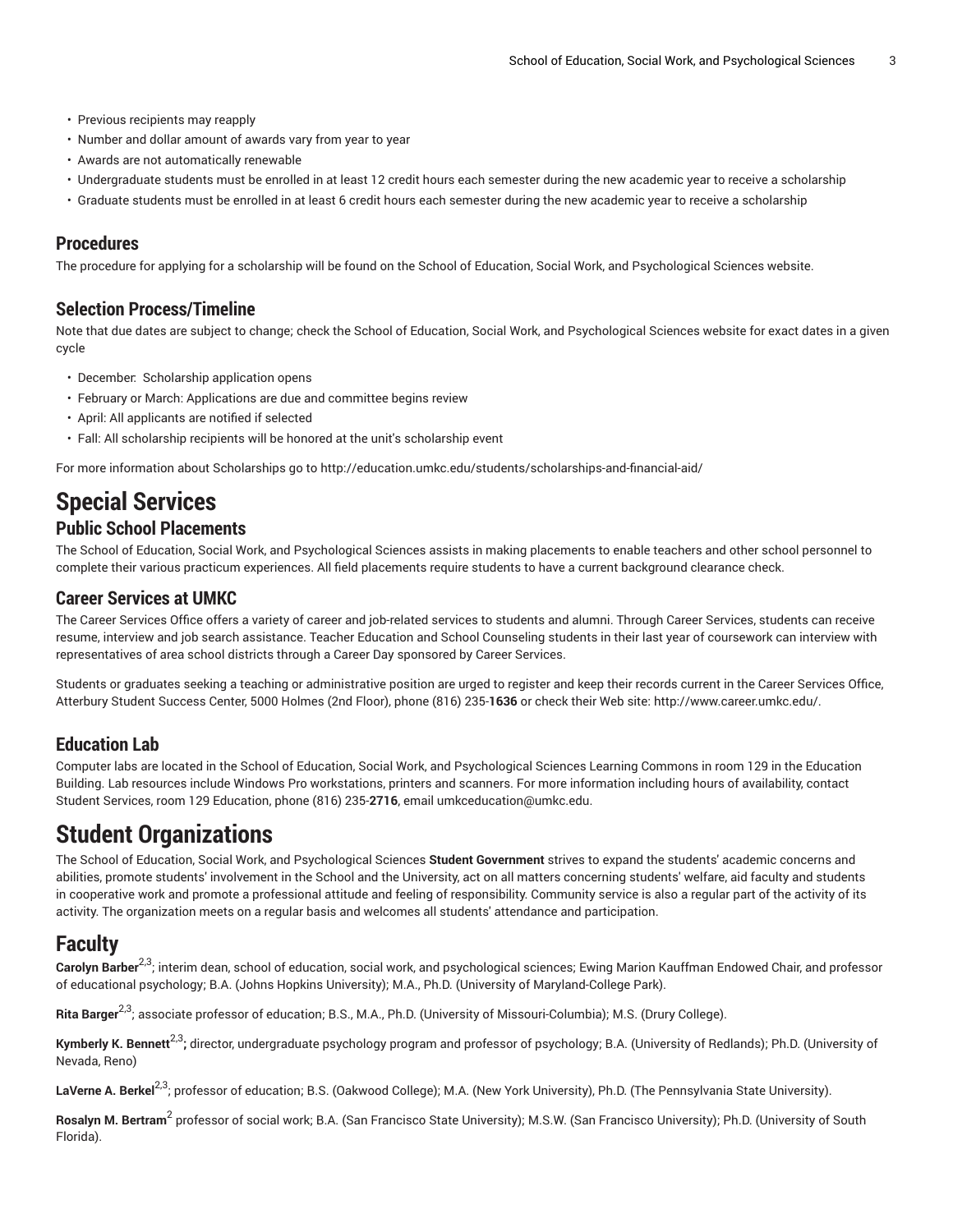**Chrisanthia Brown**<sup>2,3</sup>; chair, department of counseling and counseling psychology and professor of education; B.S. (University of California at Los Angeles); M.S. (California State University-Long Beach); Ph.D. (University of Missouri-Kansas City).

**Eric Camburn**2,3; Sherman Family Foundation Endowed Chair and professor of education; B.A. (Illinois Benedictine College), M.A. and Ph.D. (University of Chicago).

**Loyce Caruthers** 2,3; professor of education; B.A., M.A., Ed.S., Ph.D. (University of Missouri-Kansas City).

**Karin Chang**; associate research professor of education; M.A. (Stanford University); Ph.D. (University of Kansas)

**Marvalee Collins** 2 ; assistant teaching professor; M.S.E. (Missouri State University); M.S. (Emporia State University)

**Donna M. Davis** 2,3; professor of education; B.A. (San Jose State University); M.S., Ph.D. (University of Kansas).

**Diane L. Filion**2,3; vice provost of faculty affairs and professor of psychology; B.A. (Eastern Washington University); M.A., Ph.D. (University of Southern California).

**Hubert Gordon**; associate professor of professional practice of education; B.A. (State University of New York—Stony Brook); M.A. (St. Vladimir's Orthodox Seminary); M.A. (City University of New York—Lehman College); M.Ed. (Bank Street College).

**Oh-Ryeong Ha** 2,3; assistant professor of psychology; B.A. (Seoul Women's University); M.A. (Korea University); Ph.D. (University of Louisville).

**Ile Haggins<sup>2</sup> associate teaching professor and director of field education; B.A. (Oterbein University); M.S.W. (University of Kansas).** 

**Erin P. Hambrick** 2,3; assistant professor of psychology; B.A. (Furman University); M.A. (Western Carolina University); Ph.D. (University of Kansas).

Seung-Lark Lim<sup>2,3</sup>; associate professor of psychology; B.A., M.A. (Korea University); Ph.D. (Indiana University).

**Jennifer Lundgren** 2,3; provost and professor of psychology; B.S. (Oklahoma State University); M.A., Ph.D. (University of Illinois).

Michelle Maher<sup>2,3</sup>; chair, department of educational leadership, policy and foundations and professor of higher education administration, B.A. (Iowa State University), M.A. and Ph.D. (George Mason University).

**Jacob Marszalek<sup>2,3</sup>;** interim associate dean; school of education, social work, and psychological sciences; and professor of psychology, B.A. (Illinois State University), M.A. (Emporia State University), Ph.D. (University of Illinois).

**Ricardo Marte** 2 ; associate teaching professor of psychology; B.A. (State University of New York at Binghamton); M.A., Ph.D. (University of Nevada, Reno).

**S. Marie McCarther** 2,3; associate professor of education; B.A. (Wilkes University); M.A., Ed.S. (University of Missouri-Kansas City); Ed.D. (University of Cincinnati).

**Joan M. McDowd**2,3; chair, department of psychology and professor of psychology; B.A. (Washington University); M.A., Ph.D. (University of Toronto).

**Molly Mead<sup>1</sup>; associate teaching professor of education; Ph.D. (University of Missouri-Kansas City).** 

**Nancy L. Murdock**<sup>2,3</sup>; professor of education; B.S., M.S., Ph.D. (Virginia Commonwealth University).

**Johanna Nilsson<sup>2,3</sup>;** professor of psychology; B.A. (Roger Williams University); M.A., Ph.D. (State University of West Georgia).

**Louis Odom**2,3; professor of education, B.S., B.A., M.Ed. (University of Arkansas); Ph.D. (University of Missouri-Columbia).

**Steven Onken** 2 chair, department of social work and associate professor of social work, B.A. (University of Iowa); MSSW (University of Texas at Austin); Ph.D. (University of Texas at Austin).

**Joseph Parisi<sup>2,3</sup>;** professor of music (music education, instrumental music); B.M. (State University College of New York at Potsdam); M.M. (Florida State University); Ph.D. (Florida State University).

**Uzziel Pecina<sup>2</sup>;** assistant teaching professor; B.A., M.S.Ed. (Kansas State University); Ed.D. (University of Missouri-Columbia).

**Nora Peterman** 2,3; assistant professor of language and literacy; B.A. (Columbia University, Barnard College); M.S.Ed. (University of Pennsylvania); Ph.D. (University of Pennsylvania).

**Alexis Petri**; associate research professor of education; B.A. (University of Missouri, Kansas City; University of Massachusetts, Boston); M.A., Ph.D. (University of Missouri, Kansas City).

**Bob Prue**<sup>2</sup> associate professor of social work; MSW, Ph.D. (University of Kansas).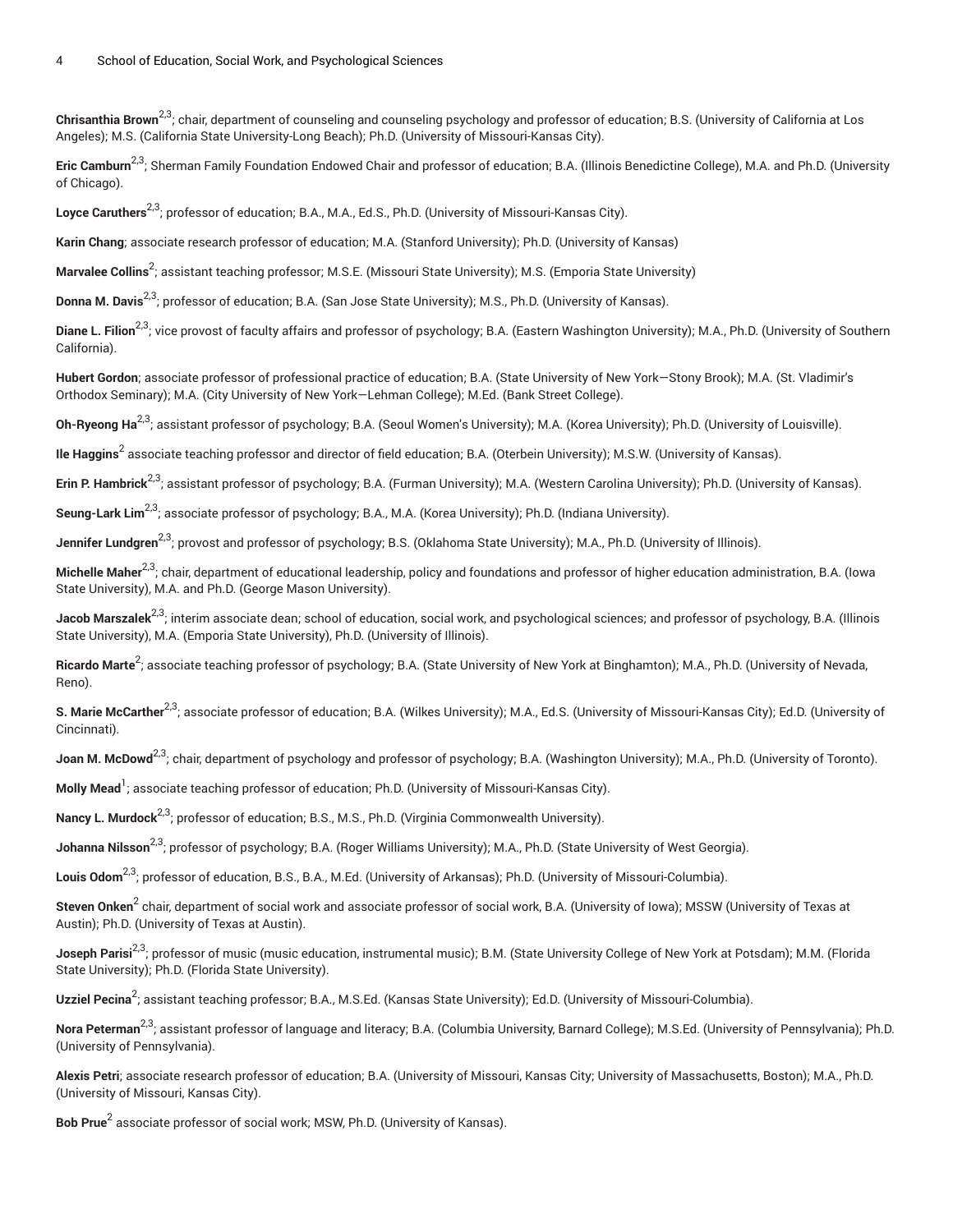**Melisa Rempfer<sup>2,3</sup>;** director of clinical training, Ph.D. program; clinical psychology (health emphasis) option and associate professor of psychology; B.S. (University of Iowa); M.A., Ph.D. (University of Kansas).

**Tiffani Riggers-Piehl**2,3; assistant professor of higher education administration, B.S. (Northern Arizona University); M.S.Ed. (Baylor University); M.A. and Ph.D. (University of California-Los Angeles).

**Charles R. Robinson**2,3; professor of music (music education, choral music); B.M.E. (Florida State University); M.A. (California State University, Long Beach); Ph.D. (Florida State University).

**Candace Schlein<sup>2,3</sup>;** professor of education; B.A., B.Ed. (McGill University); M.Ed., Ph.D. (University of Toronto).

**Amy Simmons<sup>2</sup> assistant teaching professor and MSW Program Director; B.S.W. (University of Central Missouri); M.S.W. (University of Missouri-**Kansas City).

**Ekaterina Strekalova-Hughes** 2,3; associate professor of education; M.A. (Volgograd State Pedagogical University); Ph.D. (State University of New York at Buffalo).

**Omiunota Ukpokodu<sup>2,3</sup>;** professor of education; B.S., M.A., M.S., PhD. (University of Kansas).

**Jennifer Waddell<sup>2,3</sup>;** Sprint Foundation Endowed Professor and associate professor of education; B.A. (University of Montana); M.A., Ph.D. (University of Missouri-Kansas City).

**Laurel Watson** 2,3; associate professor of counseling psychology; B.A. (University of Georgia); M.S., Ph.D. (Georgia State University).

**Youfu (Michael) Wei** 2,3; professor of teaching English to speakers of other languages; B.A. (Yunnan University of the Nationalities in China); M.A. (Naresuan University in Thailand); M.A. and Ph.D. (University of Maryland-College Park).

**Joah Williams**2,3; associate professor of psychology; B.A. (The University of the South); M.S. (The University of Memphis); Ph.D. (Medical University of South Carolina, Department of Psychiatry / Ralph Johnson VAMC Consortium).

#### **Professor Emeriti**

**Susan A. Adler;** professor emeritus of education; B.A. (State University of New York-Buffalo); M.A., Ph.D. (University of Wisconsin).

**Valerie Blackwell;** teaching professor emeritus; B.A., M.A., Ph.D. (University of Missouri-Kansas City).

**Bonita Butner;** associate professor emeritus of education; B.S. (Central Missouri State University); M.A.,Ed.S. (University of Missouri-Kansas City); Ph.D. (University of Missouri-Columbia).

**Jim Collins**, associate professor emeritus of psychology.

**Linda Edwards**; dean emeritus and professor emeritus of education; B.A. (University of Missouri-Kansas City); M.S. Ed., Ed.D. (University of Kansas).

**Cheryl Grossman**; associate professor emeritus of education; B.A. (Long Island University); M.A. (New York University); Ph.D. (University of Iowa).

**Jay Hewitt,** associate professor emeritus of psychology.

**Shirley Hill**; curators' professor emeritus of education and mathematics; B.A. (University of Missouri-Columbia); M.A. (University of Missouri-Kansas City); Ph.D. (Stanford University).

**Etta Hollins**; professor emeritus of education; B.S.Ed. (Pittsburg State University); M.S.Ed. (University of Washington); Ph.D. (University of Texas-Austin).

**Joseph B. Hughey**; professor emeritus of psychology; B.A., M.A. (Wichita State University); Ph.D. (University of Tennessee).

**Ellen Lavelle**; associate research professor emeritus of education; B.A., M.S.Ed., Ph.D. (Southern Illinois University-Carbondale).

**Robert E. Leibert**; professor emeritus of education; B.S. (State University of New York-New Paltz); M.S. (University of Pennsylvania); Ed.D. (Syracuse University).

**Daniel Urey Levine**; professor emeritus of education; B.A., M.A., Ph.D. (University of Chicago).

**Kathryn E. Loncar;** associate professor emeritus of education; B.M.Ed. (Saint Mary College); M.A., Ph.D. (University of Missouri-Kansas City).

**Tamera B. Murdock**, professor emeritus of psychology; B.A., M.S. (University of Pennsylvania); Ph.D. (University of Delaware)

**Frank W. Neff**; associate professor emeritus of education; B.A., M.S. (Indiana University); Ed.D. (Columbia University).

**Ann Pace;** associate professor emeritus of education; B.A., M.S.Ed. (University of Pennsylvania); Ph.D. (University of Delaware).